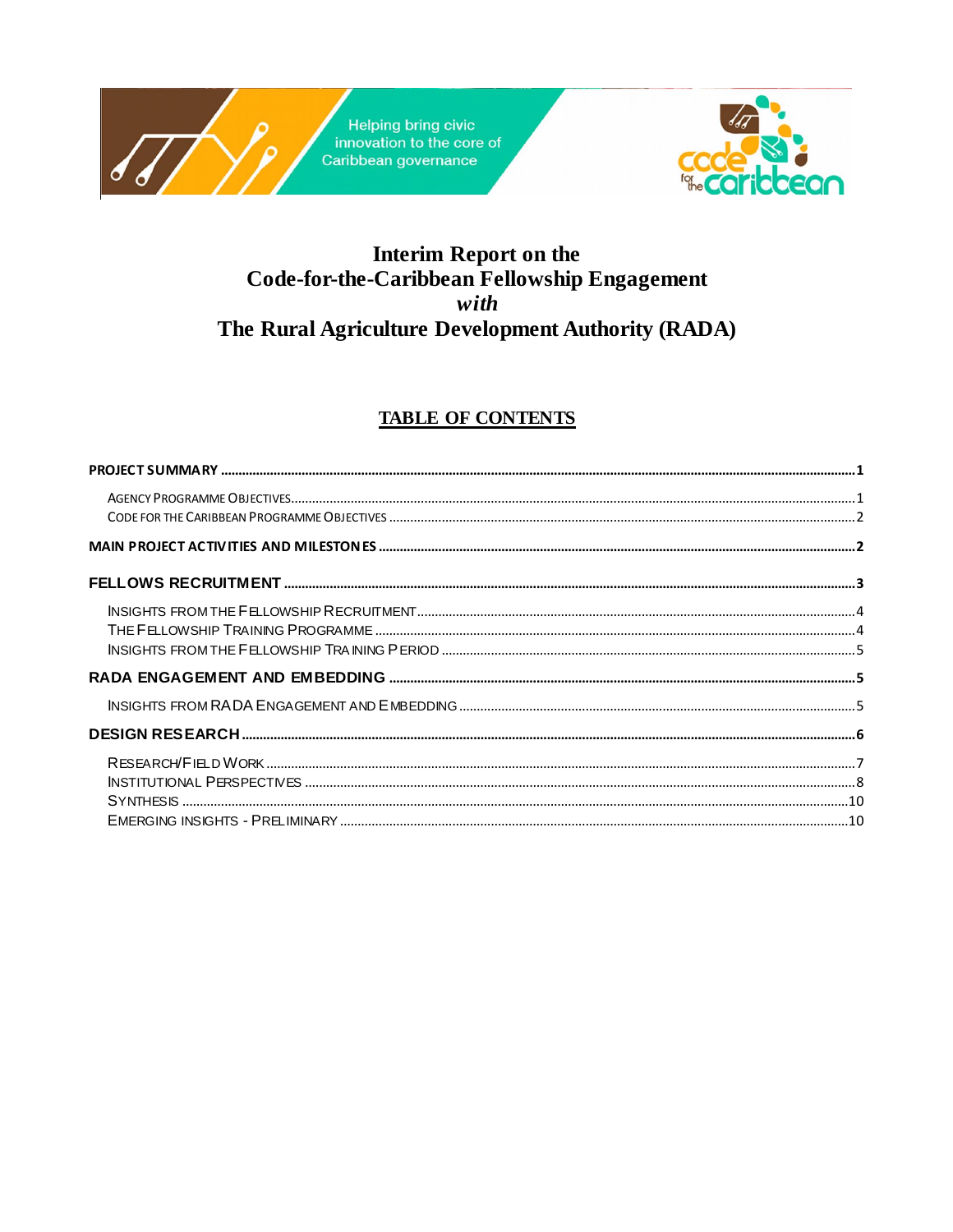## <span id="page-1-0"></span>**Project Summary**

Mona School of Business & Management (MSBM), Caribbean Open Institute (COI) and the SlashRoots Foundation will partner with the Rural Agricultural Development Authority (RADA) of the Ministry of Agriculture to provide a team of 3 technologists (2 developers and 1 designer) that will be embedded in RADA for a 6-month fellowship and will work with them to explore Information and Communication Technology (ICT) enabled innovations to support the enhanced delivery of Agricultural Extension services to farmers across Jamaica.

The project extends the continuing Open Data in Agriculture initiative and will help RADA to leverage it's existing Data assets and ICT Infrastructure as enablers of it's strategic objectives of (a) promoting agriculture as a viable business option that can be enhanced through technology and innovation; (b) demonstrating a management commitment to increase its use of ICTs as the enabler to providing more efficient and higher quality extension services; and (c) increasing the build out of its ICT infrastructure and internal development capacity in application/technology design;

The project will also serve as a pilot for a broader regional initiative called Code For The Caribbean (CftC) that seeks to partner with forward-thinking government agencies, such as RADA, to adopt more agile, open and participatory approaches to exploiting the use of ICT's in public service delivery.

**The project is scheduled to last 6 months and will use Open data as a platform for the design and development of a portfolio of innovative mobile and web Apps targeting praedial larceny as well as supporting agricultural production planning & tracking. The project will provide a real-world laboratory to refine and validate the Code for the Caribbean model and related processes of Public-Private sector innovation engagement**

### <span id="page-1-1"></span>**Agency Programme Objectives**

(a) promoting agriculture as a viable business option that can be enhanced through technology and innovation;

(b) demonstrating a management commitment to increase its use of ICTs as the enabler to providing more efficient and higher quality extension services; and

(c) increasing the build out of its ICT infrastructure and internal development capacity in application/technology design;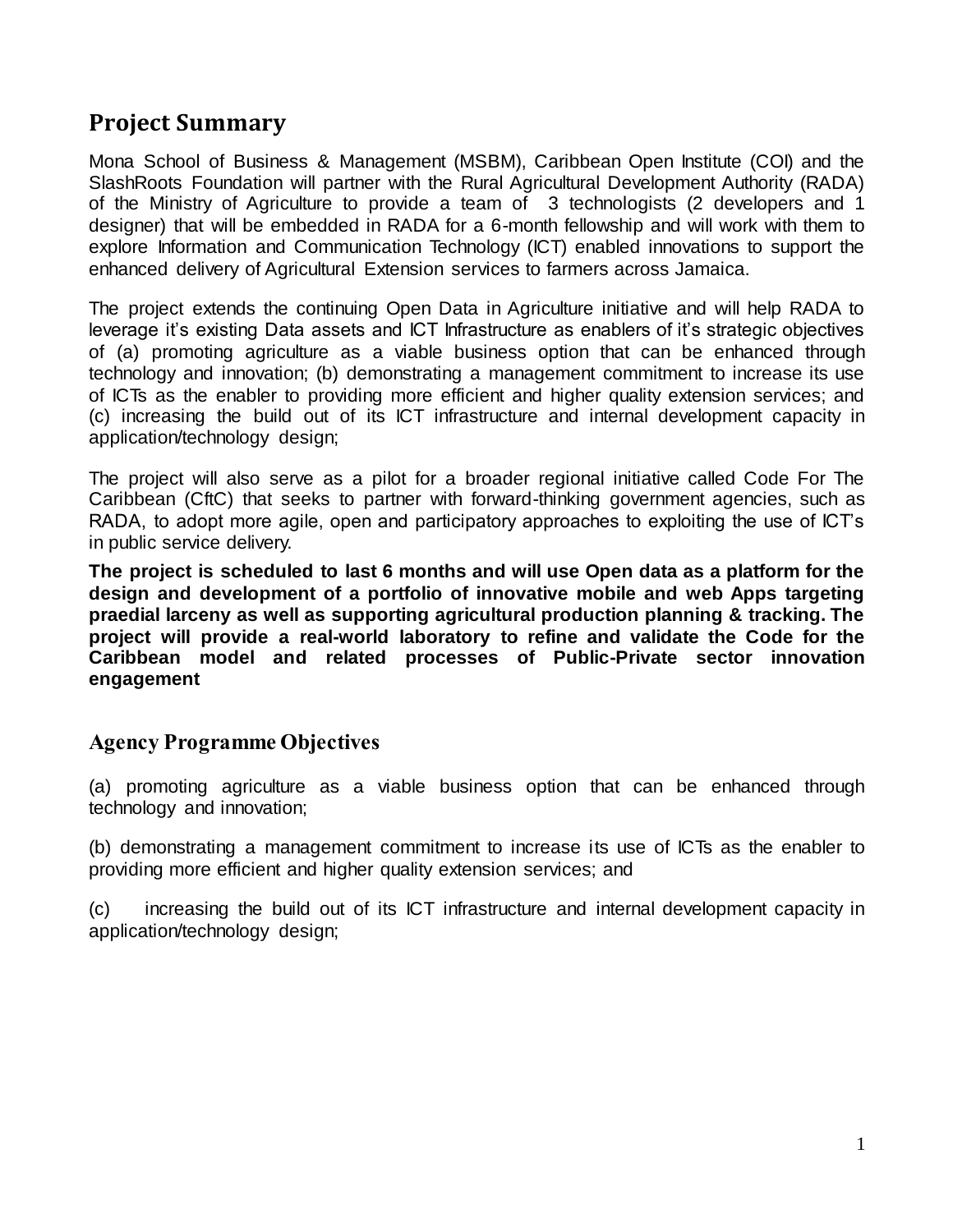## <span id="page-2-0"></span>**Code for the Caribbean Programme Objectives**

- partner with forward-thinking government agencies, such as RADA, to adopt more agile, open and participatory approaches to exploiting the use of ICT's in public service delivery
- use Open data as a platform for the design and development of a portfolio of innovative mobile and web Apps targeting praedial larceny as well as supporting agricultural production planning & tracking
- provide a real-world laboratory to refine and validate the Code for the Caribbean model and related processes of Public-Private sector innovation engagement

| <b>Milestone/Activity</b>                         | <b>Date</b>                                       | <b>Outcomes/Deliverables</b>                                                                                                                                                                                                          |
|---------------------------------------------------|---------------------------------------------------|---------------------------------------------------------------------------------------------------------------------------------------------------------------------------------------------------------------------------------------|
| <b>MOU Completed</b>                              | April 30 <sup>th</sup> , 2012                     | • Signed MOU<br><b>Public Event</b><br>MOU signed on June 21st                                                                                                                                                                        |
| <b>Recruitment of Fellows</b><br>for 2013 Program | May $1^{st}$ - May 24 <sup>th</sup> ,<br>2013     | Fellows Recruited at end of June<br>Contracts signed in 1st week of<br>July                                                                                                                                                           |
| <b>Fellowship Program</b><br><b>Begins</b>        | July 15 <sup>th</sup> 2013                        | • Program started                                                                                                                                                                                                                     |
| <b>Fellowship Training</b>                        | July 15 <sup>th</sup> - August<br>2 <sup>nd</sup> | Developing Fellows Skillsets<br>Introduction to critical issues<br>problems and approaches in<br>Civic Technology<br>Development of a Fellowship<br>$\bullet$<br>training Curriculum<br>Documented assessment of<br>fellows skillsets |

# <span id="page-2-1"></span>**Main Project Activities and Milestones**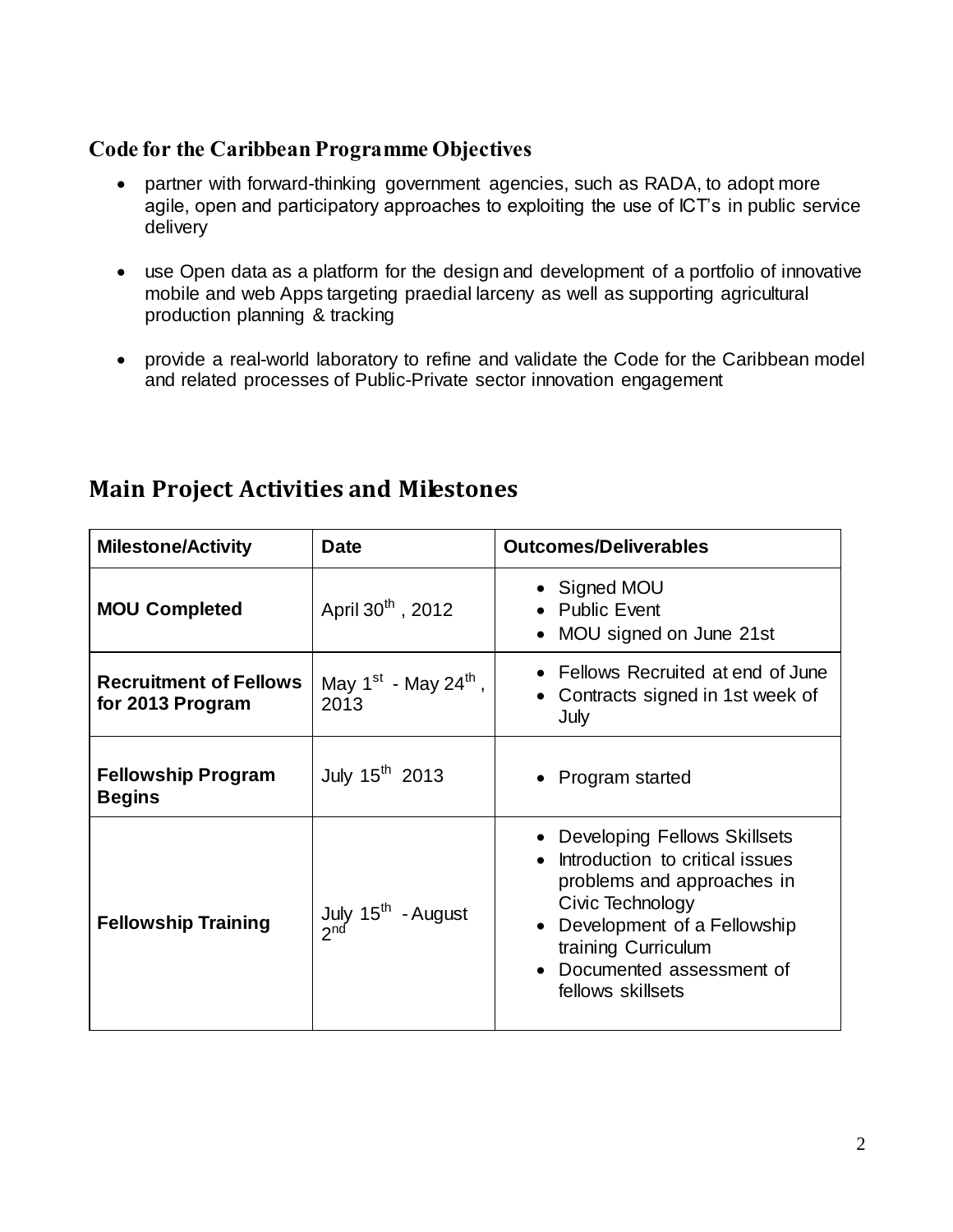| <b>RADA</b><br><b>Residency/embedding</b> | August 5 <sup>th</sup><br>September 6 <sup>th</sup> | • Understanding the problem<br>space and the organizations and<br>partners.<br>• Using Design research principles<br>• 2 day visit and research at<br>Denbigh Agricultural show in<br>Clarendon<br>• Community Visits to the Parishes<br>of Manchester, St. Thomas,<br><b>St.Catherine</b> |
|-------------------------------------------|-----------------------------------------------------|--------------------------------------------------------------------------------------------------------------------------------------------------------------------------------------------------------------------------------------------------------------------------------------------|
| Synthesis Workshop                        | October 4 <sup>th</sup>                             | Presentation to RADA on the<br>results of community and<br>institutional interviews<br>Presenting and discussing a<br>range of prototypes to be<br>developed based on<br>understanding of the problem<br>space                                                                             |
| Prototyping and testing                   | September -<br>November 2013                        | Developing applications/solutions<br>based on Agreement with RADA                                                                                                                                                                                                                          |
| <b>Demonstration Day</b>                  | November 2013                                       | Presentation of applications/solutions to<br>RADA and stakeholders                                                                                                                                                                                                                         |
| Wrap-Up and Hand Off                      | November -<br>December 2013                         | End of Programme                                                                                                                                                                                                                                                                           |

## <span id="page-3-0"></span>Fellows Recruitment

28 applications were received for the Code for the Caribbean Fellowship. The Fellowship Programme was advertised over the period of a month. The programme sought to attract individuals who were interested in applying their technology skills to social problems and government service delivery challenges. We anticipated that the programme would offer both experienced and slightly less experienced designers and developers the opportunity to work in the emerging field of civic technology, improve their scope and provide valuable development and design experience. The Fellowship demanded that individuals would commit to a full-time engagement with the programme accompanied by a moderate stipend/compensation over the duration of 6 months.

From the 28 applicants, 3 were selected over a two week period. We used a metric to shortlist candidates who were then interviewed by a panel of 4 persons who would be involved in the programme.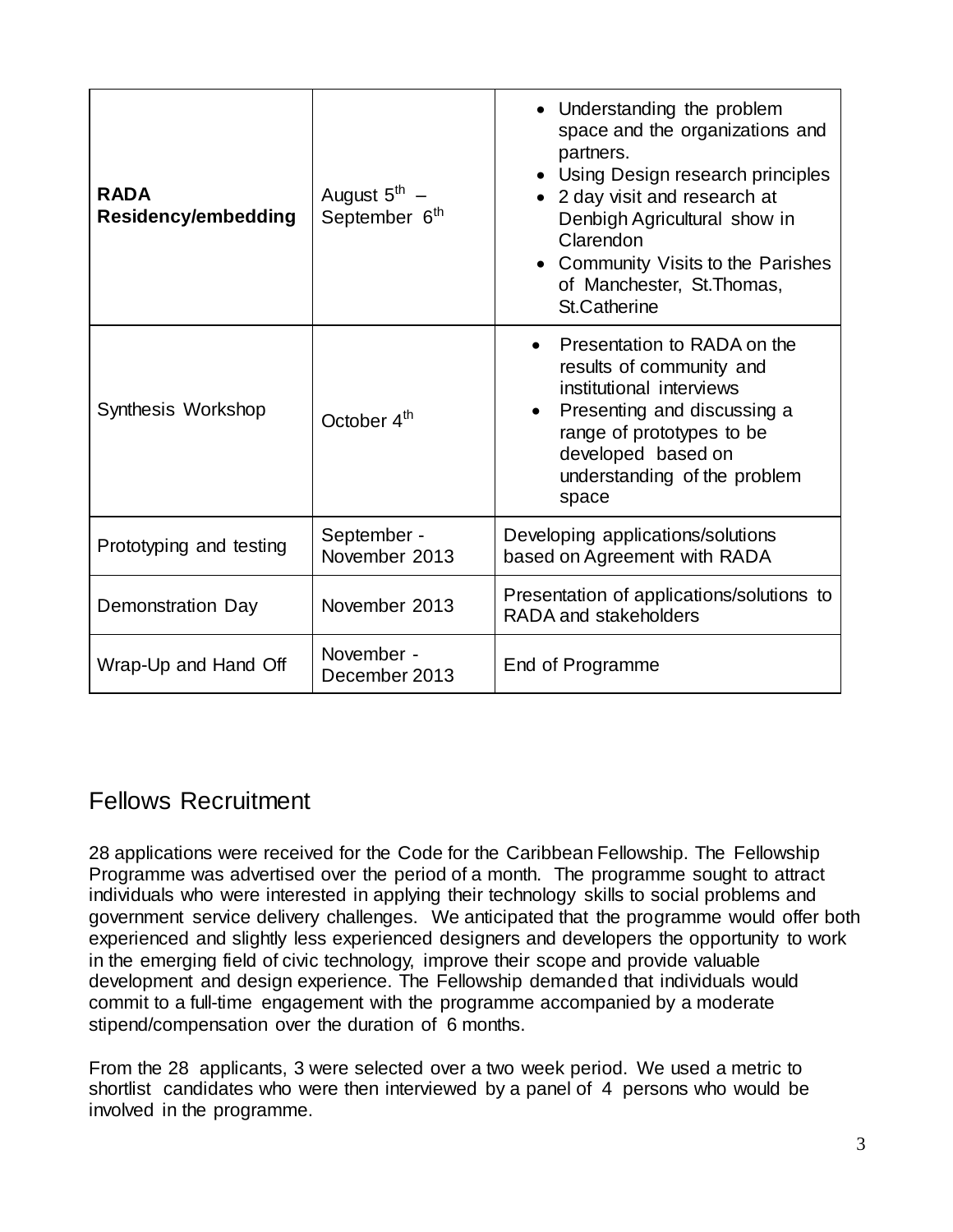## <span id="page-4-0"></span>Insights from the Fellowship Recruitment

The number of applications received indicates interest in this area of work. Our conversations during interviews proved that it was important to engage with the technology community in Jamaica through workshops, presentations, code-sprints or hackatons to prepare them to take advantage of this and similar opportunities in the field.

Attention needs to be paid to the following process in the future

- Allowing enough time for the local developers and designers to learn about the fellowship programme
- Advertise the Programme widely to ensure maximum reach
- Many designers and developers are in full- time jobs or freelance. The availability of very good designers for a full time commitment such as a fellowship is an important consideration.

<span id="page-4-1"></span>The Fellowship Training Programme

The first three weeks of the Fellowship was dedicated to training. The training was geared towards equipping the fellows with the skills and context to be effective at achieving the Code for the Caribbean programme goals. Additionally we hoped to introduce Fellows to key ideas in Design, development , ICT4D, Civic Technology, Open Data and the Agricultural landscape in Jamaica. There was also an extended emphasis on equipping the fellows with skills in design research. Design research formed a core part of the approach that they would adopt and apply throughout the fellowship.

The Fellows had the opportunity to engage with a range of speakers from diverse backgrounds.

The following Topics were covered in training

- **Civic Technology**
- **Agile Development**
- **User Experience Design**
- **Design Research**
- **Open Data and Caribbean Governance**

One on One Technical Workshops

- **Python**
- **Web2Py**
- **Django**
- **Webapp 2**
- **SCRUM**
- **HTML/CSS**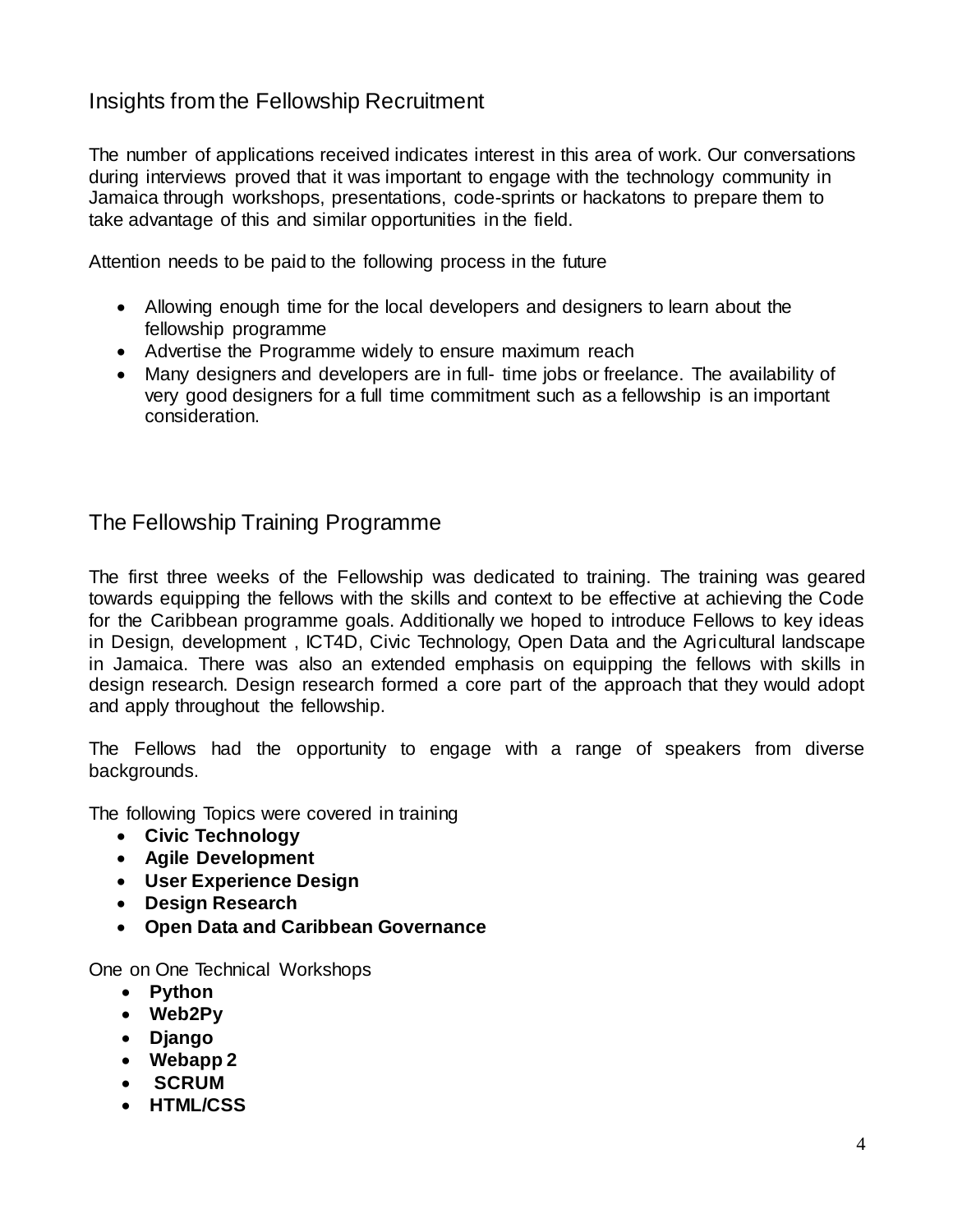## <span id="page-5-0"></span>Insights from the Fellowship Training Period

Providing the context and background is very important to this programme. Since most designers and developers have not worked in the Civic Technology space before or applied their skills to helping government adopt innovative technology based solutions. Hat proved most effective was combining technical training with presentation, conversation, engagement with domain experts.

## <span id="page-5-1"></span>RADA Engagement and Embedding

The fellows work closely with the Government Partner, The Rural Agricultural Development Authority (RADA). During the second week of training the fellows were introduced to the team at RADA. This was an initial engagement and team meeting which allowed for more understanding of the organizational structure, main stakeholders and some of the issues that affected service delivery and innovation. The fellows work in partnership with the IT team at RADA.

During the embedding period fellows spend time doing interviews and field research in an effort to improve their understanding of the problem space.

The first key opportunity was the visit to the Denbigh Agricultural show in Clarendon. The Denbigh Agricultural show is hosted by one of the main stakeholders The Jamaican Agricultural Society (JAS). The Agricultural show which is hosted over 3 days, brings together the Jamaican farming community. Each parish is represented at the show as well as individuals and organizations working in agriculture and agricultural innovation in Jamaica. The fellows met, interviewed and observed a diverse group of agricultural stakeholders at Denbigh; senior administrators at RADA, Ministry of Agriculture, JAS, Farmers , RADA Parish Managers and Extension officers as well as the Police working in Praedial Larceny. Subsequent to this, fellows visited farming communities in 3 Parishes over two weeks.

### <span id="page-5-2"></span>Insights from RADA Engagement and Embedding

The location of the Fellows is useful in providing insight which can help the organization to understand and to learn to address the challenges of innovation. Fellows enjoy trust between RADA and Ministry officials as well as Farmers and Police Officers. This means they are able to hear both sides objectively. During the embedding stage the fellows have been able to gather from the observations and questions some of the challenges in the key relationships that are necessary to address praedial larceny, ensure effective service delivery to Farmers by RADA and innovation through technology.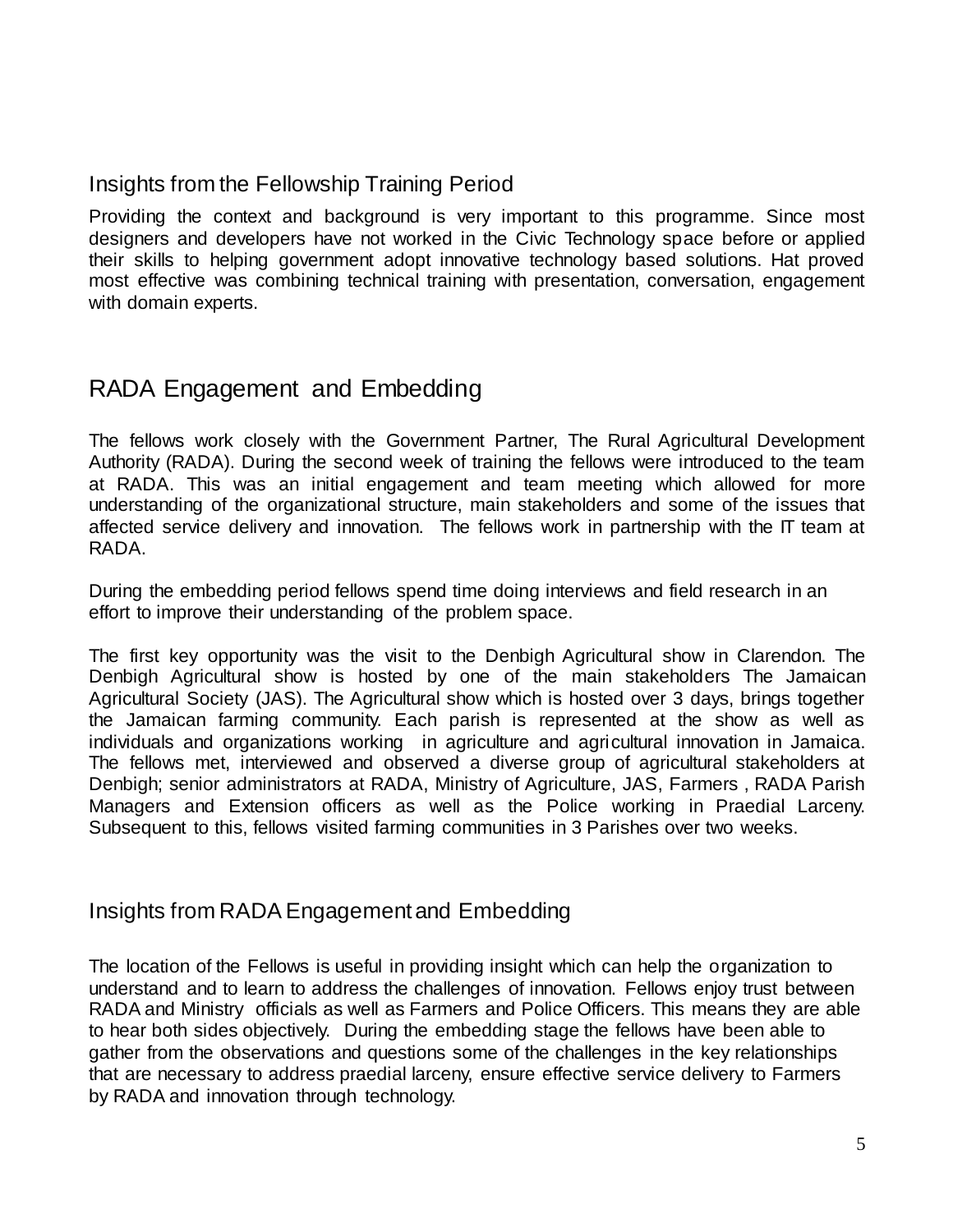#### **Some of the main challenges for RADA has been**

- Farmers may not be willing to participate because:
	- They don't see immediate gain from participating in a RADA program
	- They misunderstand RADA's mandate
	- They are hesitant to register with government or provide accurate information for fear of being taxed
	- Communities traditionally have distrusted RADA, and mistrust is often difficult to overcome
- RADA officials may be resistant far-reaching change given civil service environment often breeds complacency
- RADA extension workers have limited ability to meet with farmers, thus RADA may have limited understanding of farmers

#### **There are also several key opportunities for improved service delivery and innovation towards a reduction in praedial larceny which we have been able to gather from the process of engagement with RADA:**

- RADA has existing comfort with opening up their database
- RADA's IT team are willing to try a new method of thinking
- RADA has public pressure to demonstrate results
- RADA may now be more willing to engage with communities, given a) the recent public outcry of dissatisfaction with the RADA, and b) farmers' perceived misconceptions over what RADA does
- Current economic situation may mean farmers have greater willingness to try a solution proffered by RADA

The embedding and engagement has demonstrated that the fellowship can help RADA listen to and better serve farmers, using praedial larceny as first example to illustrate the value of engaging with diverse stakeholders (e.g. farmers, other agriculture sector actors) in tackling issues. Also it can help RADA to identify and solve problems in innovative ways, potentially through changes in culture and process.

## <span id="page-6-0"></span>Design Research

Applying the principles of design is a critical component and methodology used in the fellowship. The Design research is based on the application of the qualitative research methods based on ethnography. Using Design research fellows are attempting to learn about and interpret people's needs, motivations and aspirations, and how they impact their behaviour. The objective is essentially to arrive at a solution or design that incorporates users needs and takes account of the context in which the solution will be used.

The Design research phase involved visits to farming communities and talking to local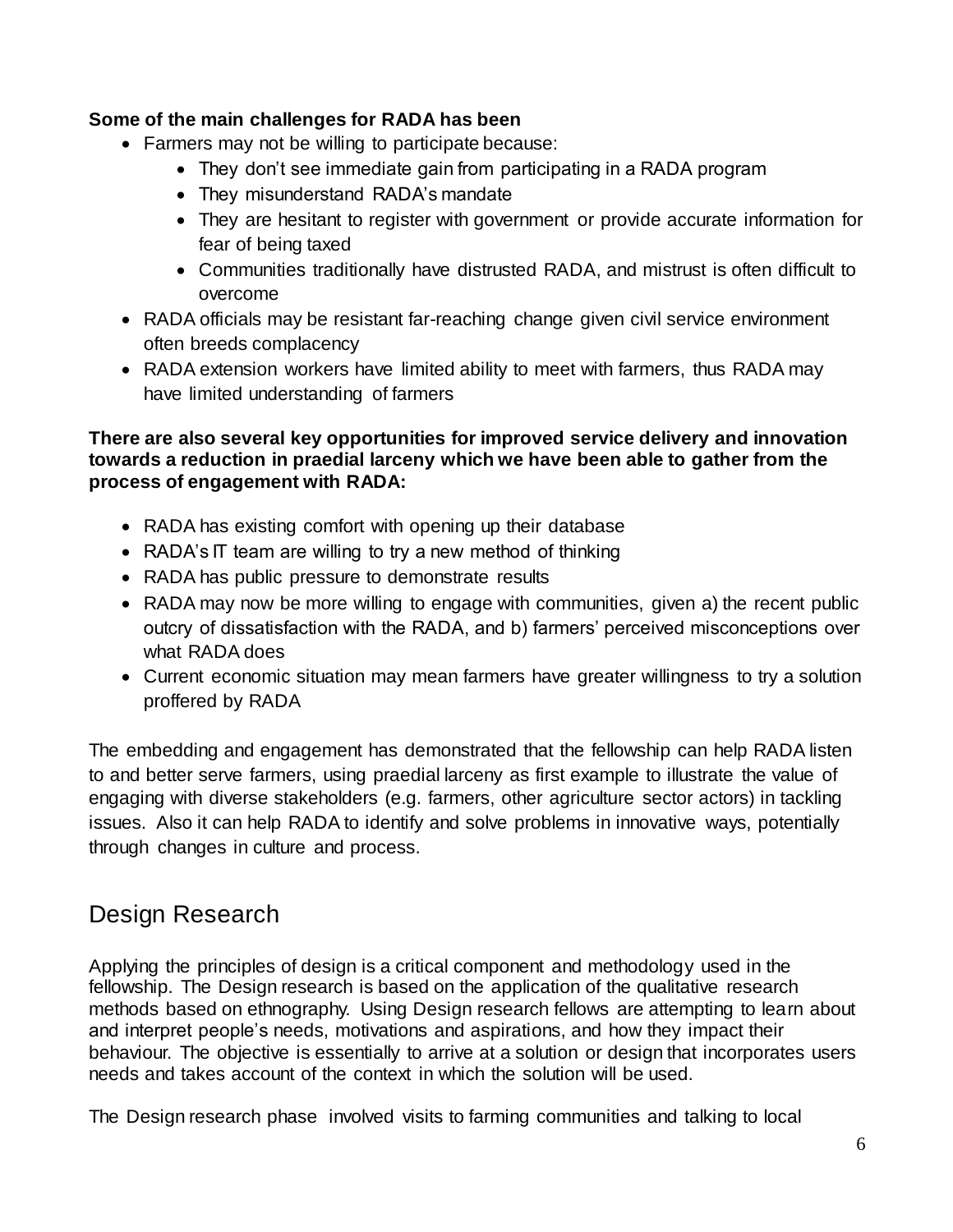stakeholders as well as institutional partners. The interviewing and observing is followed by a careful process of analyzing and synthesizing the data gathered looking for patterns and connections in the information collected. This process has been ongoing and a total of 42 persons have been interviewed. During a six week period from August to September a majority of interviews were done with institutional and community stakeholders in 3 parishes across 4 organizations.

## <span id="page-7-0"></span>Research/Field Work

3 parishes were visited Manchester, St.Thomas, and St.Catherine. The fellows spent 2 days in each parish talking to stakeholders and visiting farms with the assistance of extension officers from RADA.

The 3 communities selected were suggested by the Project Steering Committee based on information provided by the Ministry of Agriculture on areas of extreme praedial larceny, (St.Catherine); percentage contribution to national agricultural output (Manchester); and areas were improvements have been made in addressing praedial larceny (St.Thomas).

The 4 organizations include JAS, Ministry of Agriculture, the Praedial Larceny prevention Unit, RADA and the JCF.

The main method of investigation were Interviews and observations. Interviews were conducted to gather comprehensive views on respondents': institution roles; interaction internally and externally - i.e. with extension officers and/or farmers; actions and thoughts towards the Praedial Larceny issue; and past experiences with participating in new initiatives with RADA.

The following were groups of persons who were interviewed in the communities and institutions;

- Small farmers
	- Livestock
	- Produce
- Large farmers
	- Livestock
	- Produce
	- Thieves
- Regular residents
- Neighborhood Watch / Community Org
- Agricultural Groups (org'd by RADA/JAS)
- Respected Elders
- Vendors
- Regular vendors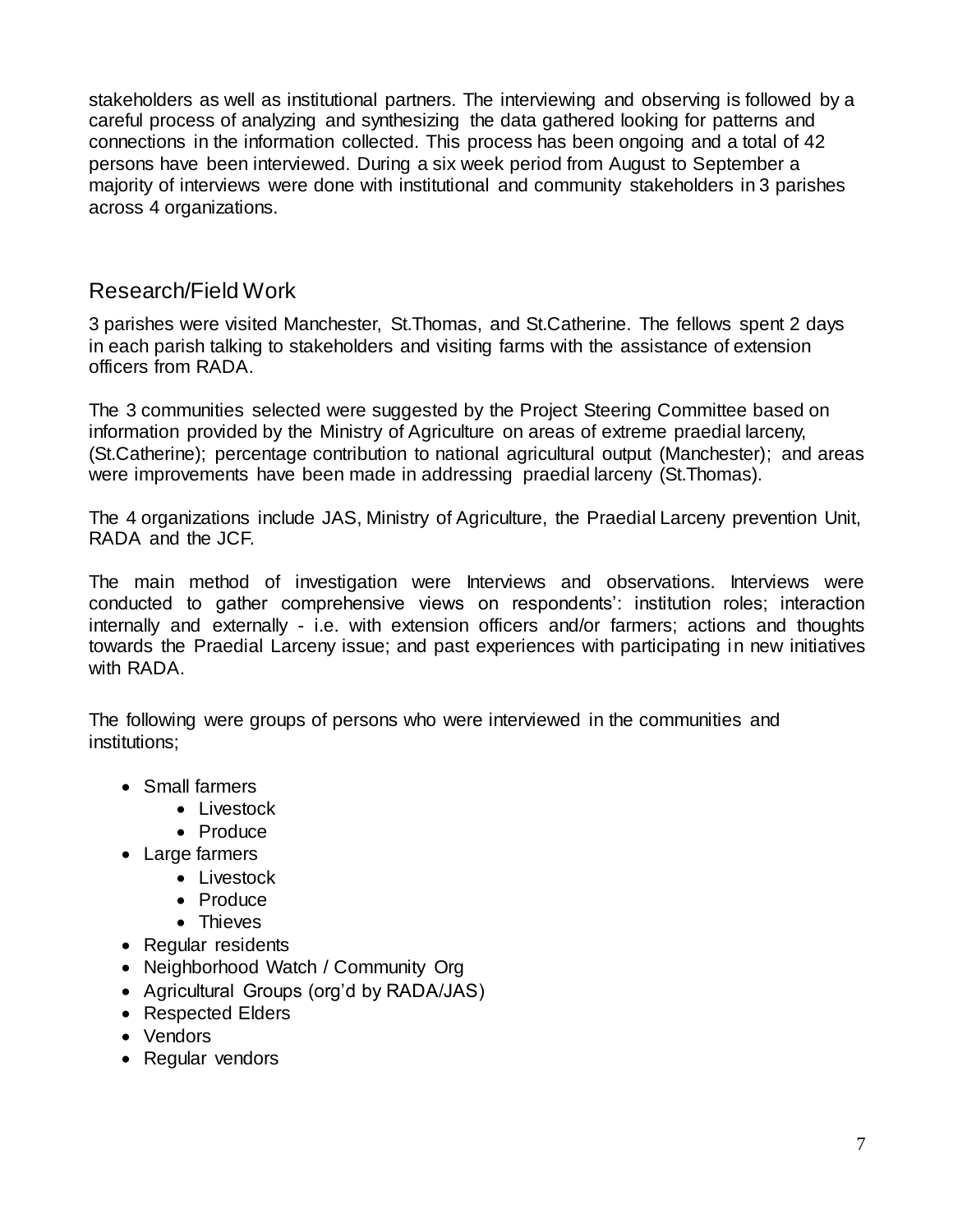## <span id="page-8-0"></span>Institutional Perspectives

Jamaica Agriculture Society (JAS)

RADA

Extension Staff

- Manager
- Officer
- Assistant Officer
- I.T. Dept

Ministry of Agriculture

- Leadership
- Praedial Larceny Prevention Unit
- Police officers

#### **The following table provides a details of respondents who were interviewed by the fellows**

| <b>Parish</b>       | Gender      | <b>Employment</b> | <b>Profession</b>            |
|---------------------|-------------|-------------------|------------------------------|
| <b>St.Catherine</b> |             |                   |                              |
|                     | Female      | Farmer            | Farmer/Volunteer             |
|                     | Male        | Farmer            | Farmer                       |
|                     | <b>MALE</b> | <b>RADA</b>       | <b>Extension Officer</b>     |
|                     | <b>MALE</b> | <b>FARMER</b>     | Greenhouse                   |
|                     | <b>MALE</b> | <b>FARMER</b>     | <b>FARMER</b>                |
|                     | Male        | Farmer            | Pepper, Ginger & Sorrel      |
|                     | Female      | <b>RADA</b>       | <b>Extension Officer</b>     |
|                     | Male        | Farm Manager      | <b>Trade Winds</b>           |
|                     | Male        | Farmer            | Chicken, Pepper              |
|                     | Male        | RADA              | <b>Extension Officer</b>     |
|                     | Male        | Farmer            | Pepper, Ginger & Sorrel      |
|                     | Female      | <b>RADA</b>       | <b>Extension Officer</b>     |
|                     |             |                   |                              |
| Kingston            |             |                   |                              |
| Kingston            | <b>MALE</b> | <b>MoAF</b>       |                              |
|                     | Male        | <b>MoAF</b>       | JAMMIS R.O.                  |
|                     | Female      | JAS               | <b>Field Service Officer</b> |
|                     | <b>MALE</b> | <b>RADA</b>       | ICT Dept.                    |
|                     | Female      | JAS               | <b>Field Service Officer</b> |
|                     | Male        | <b>RADA</b>       | Web Progammer                |
|                     | Female      | JAS               | P.R.O                        |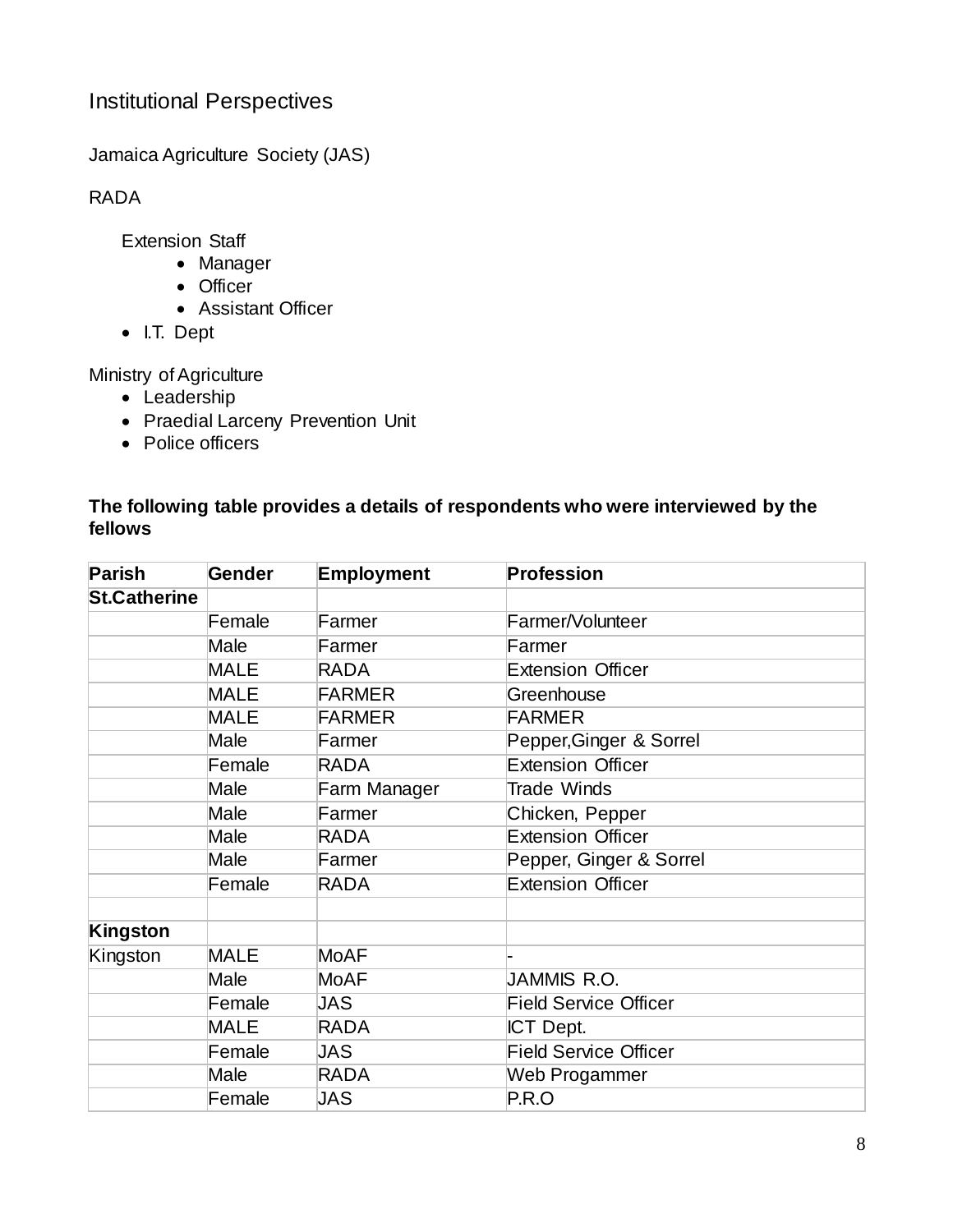|                      | Male          | <b>RADA</b>               | <b>ABIS Project Manager</b>                      |
|----------------------|---------------|---------------------------|--------------------------------------------------|
|                      | Male          | <b>Retired</b>            | Fr. President of                                 |
|                      | Male          | <b>RADA</b>               | <b>Extension Officer</b>                         |
|                      | Female        | <b>RADA</b>               | <b>Extension Officer</b>                         |
|                      |               |                           |                                                  |
|                      |               |                           |                                                  |
| <b>Manchester</b>    |               |                           |                                                  |
|                      | Male          | Farmer                    | Farmer                                           |
|                      | Female        | Farmer                    |                                                  |
|                      | Male          | <b>RADA</b>               | <b>Extension Officer</b>                         |
|                      | Male          | Farmer                    | Lettuce                                          |
|                      | Male          | <b>Farmer Group</b>       | President,                                       |
|                      | Male          | Farmer                    | Yam                                              |
|                      | Female        | <b>RADA</b>               | <b>Extension Officer</b>                         |
|                      | Male          | Farmer                    | Business man/Greenhouse farmer                   |
| <b>St.Thomas</b>     |               |                           |                                                  |
|                      | Male          | Farmer                    | Cabbage                                          |
|                      | Male          | Farmer                    | Pepper & Tomatoes                                |
|                      | Male          | <b>JCF</b>                | <b>Island Special Constable/Special Corporal</b> |
|                      | Male          | <b>RADA</b>               | <b>Marketing Extension Officer</b>               |
|                      | Male          | <b>RADA</b>               | Land Husbandry Officer                           |
|                      | Male          | <b>RADA</b>               | Parish Manager                                   |
|                      | Male          | Farmer                    | Farmer                                           |
|                      | Male          | <b>Operations Manager</b> | Operations Manager @ Serge Island                |
|                      | <b>MALE</b>   | Caretaker                 | Caretaker                                        |
|                      | <b>MALE</b>   | Caretaker                 | Caretaker                                        |
|                      | <b>FEMALE</b> | Farmer                    | <b>Farmers</b> wife                              |
| <b>St. Elizabeth</b> |               |                           |                                                  |
|                      | Male          | Farmer                    | Farmer of Watermelons Pineapple                  |
|                      | <b>MALE</b>   | <b>FARMER</b>             | <b>WATERMELON FARMER</b>                         |
| <b>St. Mary</b>      | <b>MALE</b>   | <b>RADA</b>               | <b>LAND HUSBANDRY</b>                            |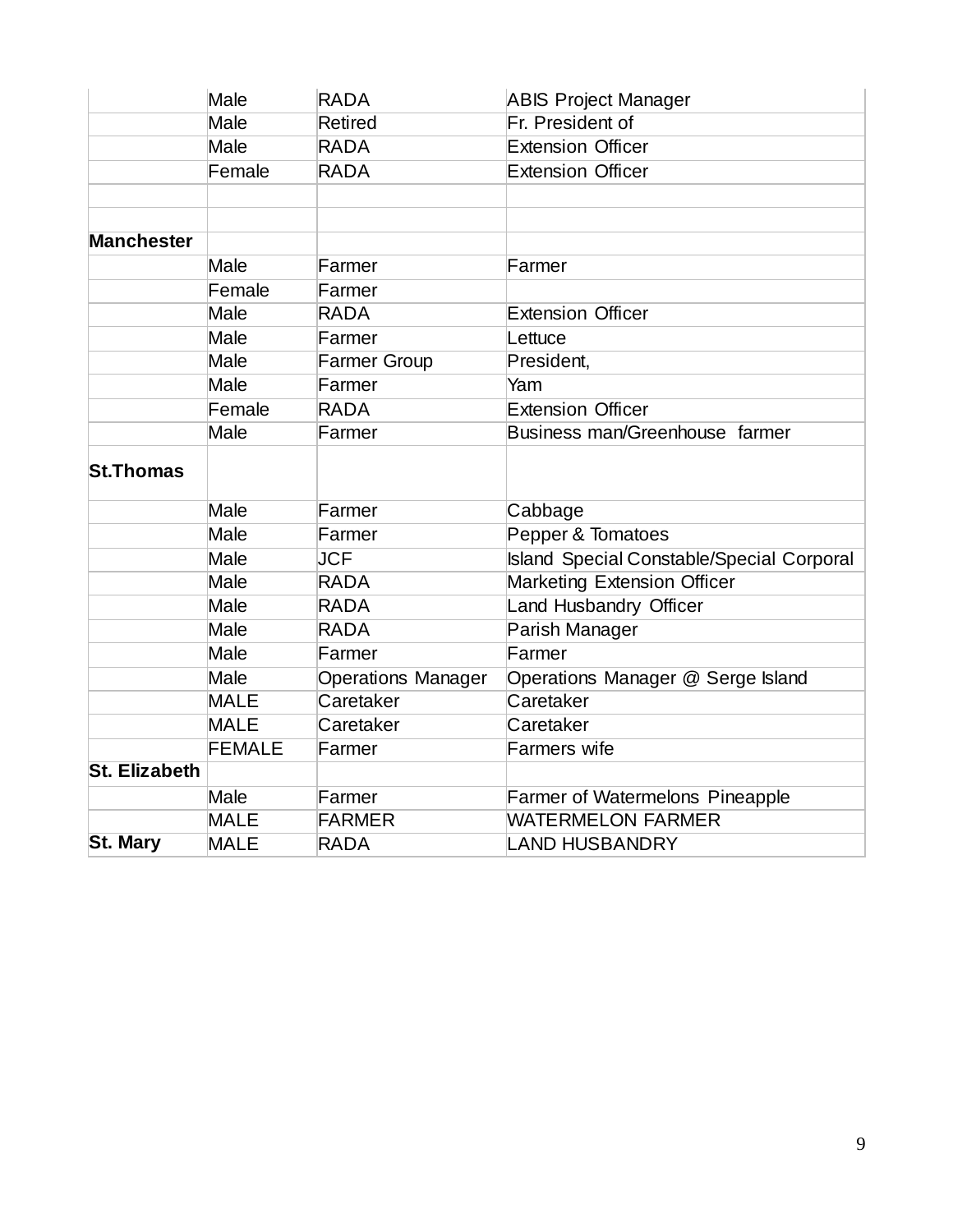## <span id="page-10-0"></span>**Synthesis**

Fellows engaged in synthesis, organizing the notes from interviews and visits in various ways in order to spot patterns and gain deeper insight. The Synthesis stages aims to define the problem experienced by the various groups of users. After each community visit and interview fellows return to the office share notes. Information , ideas and respondent categories are colour coded on post-it notes.

For example:

#### **Yellow: Observation or Quote**

- ‣ A single piece of data that is based on what the respondent said, or what you observed.
- ‣ Supported by the Location, Date, and Interview Number where the Observation originated.

#### **Pink: Patterns**

- ‣ A larger trend or pattern that is currently taking place in the community and/or society.
- ‣ supported by several Observations.

#### **Blue: Insight**

‣ analysis of the Respondent Statement or Field Observation.

#### **Green: Design Suggestion**

- ‣ A suggestion built on a combination of Insights and a Pattern.
- ‣ supported by your own knowledge of the landscape.

### <span id="page-10-1"></span>Emerging insights - Preliminary

- An actual benefit of registering as a farmer is getting technical training.
- There is a lack of clarity around benefits of registering as a farmer with RADA.
- There are "fake" farmers is ABIS who only registered to receive handouts
- Thieves are normally from the same community as farmers
- Police catch thieves but no one then identifies the culprit
- Waiting time to receive a farmer ID varies from months to years
- Updating records in ABIS is an issue
- Thieves have to be caught in the act to receive punishment or any form of penalty for Praedial Larceny.
- Mangoes are big business in St. Thomas and have been targeted by thieves as a result
- Farmers who live on their farm have fewer Praedial Larceny incidents
- Farmers keep dogs to secure their farm
- Thieves also register with RADA
- Farmers want to setup greenhouses
- Marketing for farmers is a big concern